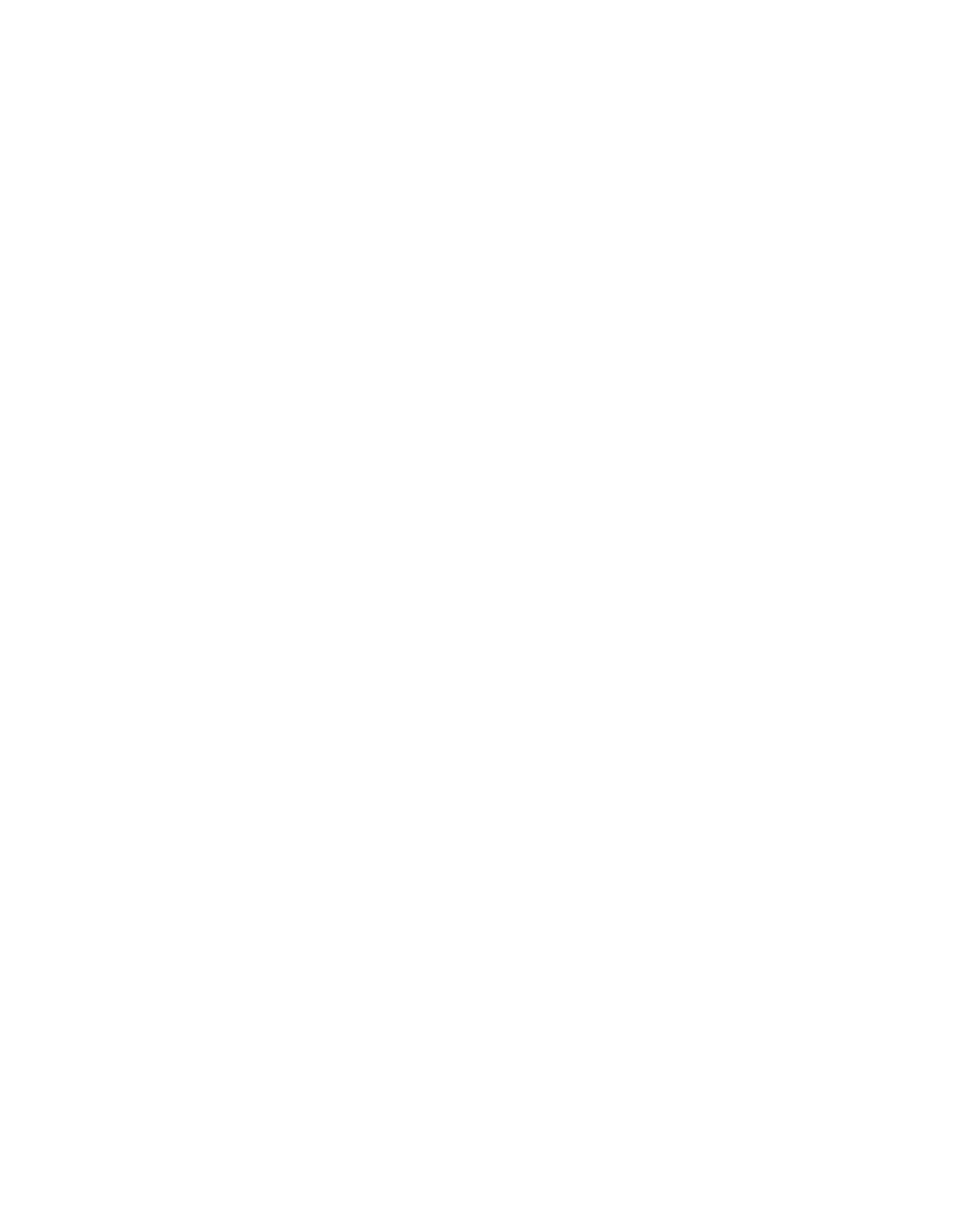

#### **ISLAMORADA, VILLAGE OF ISLANDS REGULAR VILLAGE COUNCIL MEETING**

#### **Founders Park Community Center 87000 Overseas Hwy Islamorada, FL 33036 April 11, 2013 5:30 PM**

#### **I. CALL TO ORDER / ROLL CALL**

- **II. PLEDGE OF ALLEGIANCE**
- **III. PRESENTATIONS AND ANNOUNCEMENTS**
- **IV. PUBLIC COMMENT**
- **V. AGENDA: Request for Deletion / Emergency Additions**

#### **VI. CITIZENS' ADVISORY COMMITTEE UPDATES**

**A.** Landscape Advisory Committee Update and Presentation of the Pineapple Award – Chairperson Phyllis Mitchell

#### **VII. VILLAGE MANAGER REPORTS AND UPDATES**

**A.** Presentation Regarding the Federal Property Registration Corp.'s Foreclosure Registry Services – Tom Darnell

#### **VIII. CONSENT AGENDA**

(All items on the Consent Agenda are considered routine by the Village Council and will be approved by one motion. There will be no separate discussion of these items unless a Councilmember so requests, in which event, the item will be moved to the Main Agenda.)

**A.** Minutes: **TAB 1**

March 14, 2013 Regular Village Council Meeting

March 15, 2013 Special Call Village Council Meeting Executive Session (Case No. 07-CA-582-P)

**B.** Resolution Approving FEMA FY 2012 Assistance to Firefighters **TAB 2** Grant Agreement Number EMW-2012-FO-06826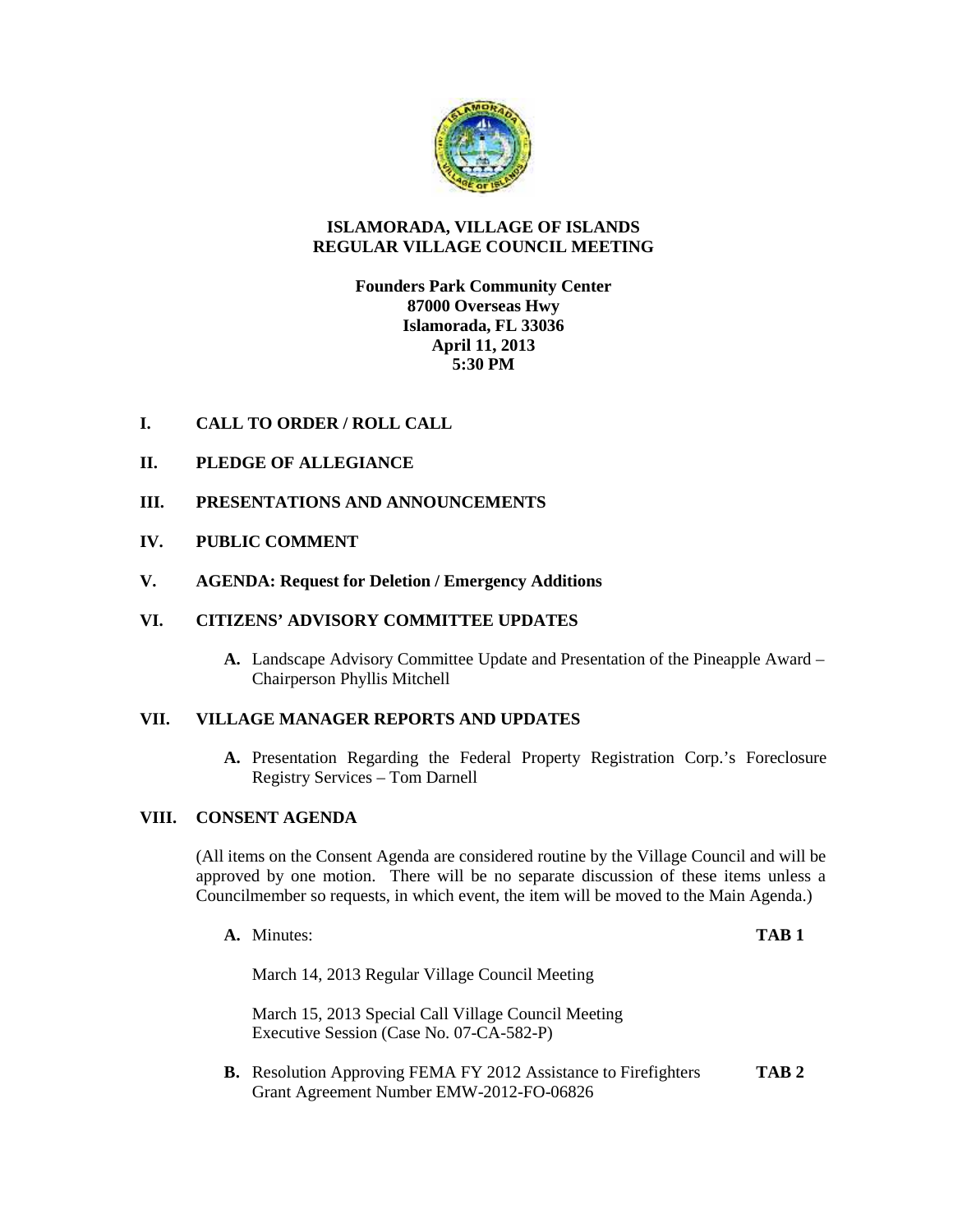**A RESOLUTION OF THE VILLAGE COUNCIL OF ISLAMORADA, VILLAGE OF ISLANDS, FLORIDA, APPROVING FY 2012 ASSISTANCE TO FIREFIGHTERS GRANT AGREEMENT NUMBER EMW-2012-FO-06826 WITH THE FEDERAL EMERGENCY MANAGEMENT AGENCY FOR MOBILE RADIOS AND A PULSE OXIMETER; AUTHORIZING VILLAGE OFFICIALS TO TAKE ALL STEPS NECESSARY TO FINALIZE AND IMPLEMENT THE TERMS AND CONDITIONS OF THE GRANT AGREEMENT; AUTHORIZING THE VILLAGE MANAGER TO EXECUTE THE GRANT AGREEMENT; AUTHORIZING GRANT COST SHARE; APPROVING A BUDGET AMENDMENT; AND PROVIDING FOR AN EFFECTIVE DATE.**

#### **IX. ORDINANCES**

**A.** First Reading – Ordinance Amending the Comprehensive Plan to **TAB 3** Amend Transfer of Development Rights (TDRS)

**AN ORDINANCE OF ISLAMORADA, VILLAGE OF ISLANDS, FLORIDA, AMENDING POLICY 1-3.1.4 "INSTITUTE A PROGRAM FOR TRANSFER OF DEVELOPMENT RIGHTS (TDRS)" OF THE COMPREHENSIVE PLAN; PROVIDING FOR THE TRANSMITTAL OF THIS ORDINANCE TO THE STATE DEPARTMENT OF ECONOMIC OPPORTUNITY; PROVIDING FOR SEVERABILITY; AND PROVIDING FOR AN EFFECTIVE DATE UPON APPROVAL OF THIS ORDINANCE BY THE STATE DEPARTMENT OF ECONOMIC OPPORTUNITY**

**B.** First Reading – Ordinance Amending the Land Development **TAB 4** Regulations to Amend Transfer of Development Rights (TDRS)

**AN ORDINANCE OF ISLAMORADA, VILLAGE OF ISLANDS, FLORIDA, AMENDING CHAPTER 30 "LAND DEVELOPMENT REGULATIONS," ARTICLE IV "ADMINISTRATIVE PROCEDURES," DIVISION 12 "TRANSFER OF DEVELOPMENT RIGHTS," OF THE VILLAGE CODE OF ORDINANCES; PROVIDING FOR THE REPEAL OF ALL CODE PROVISIONS AND ORDINANCES INCONSISTENT WITH THE PROVISIONS OF THIS ORDINANCE; PROVIDING FOR SEVERABILITY; PROVIDING FOR INCLUSION IN THE CODE; PROVIDING**

**FOR THE TRANSMITTAL OF THIS ORDINANCE TO THE STATE DEPARTMENT OF ECONOMIC OPPORTUNITY; AND PROVIDING FOR AN EFFECTIVE DATE UPON THE APPROVAL OF THIS ORDINANCE BY THE STATE DEPARTMENT OF ECONOMIC OPPORTUNITY**

**X. QUASI-JUDICIAL**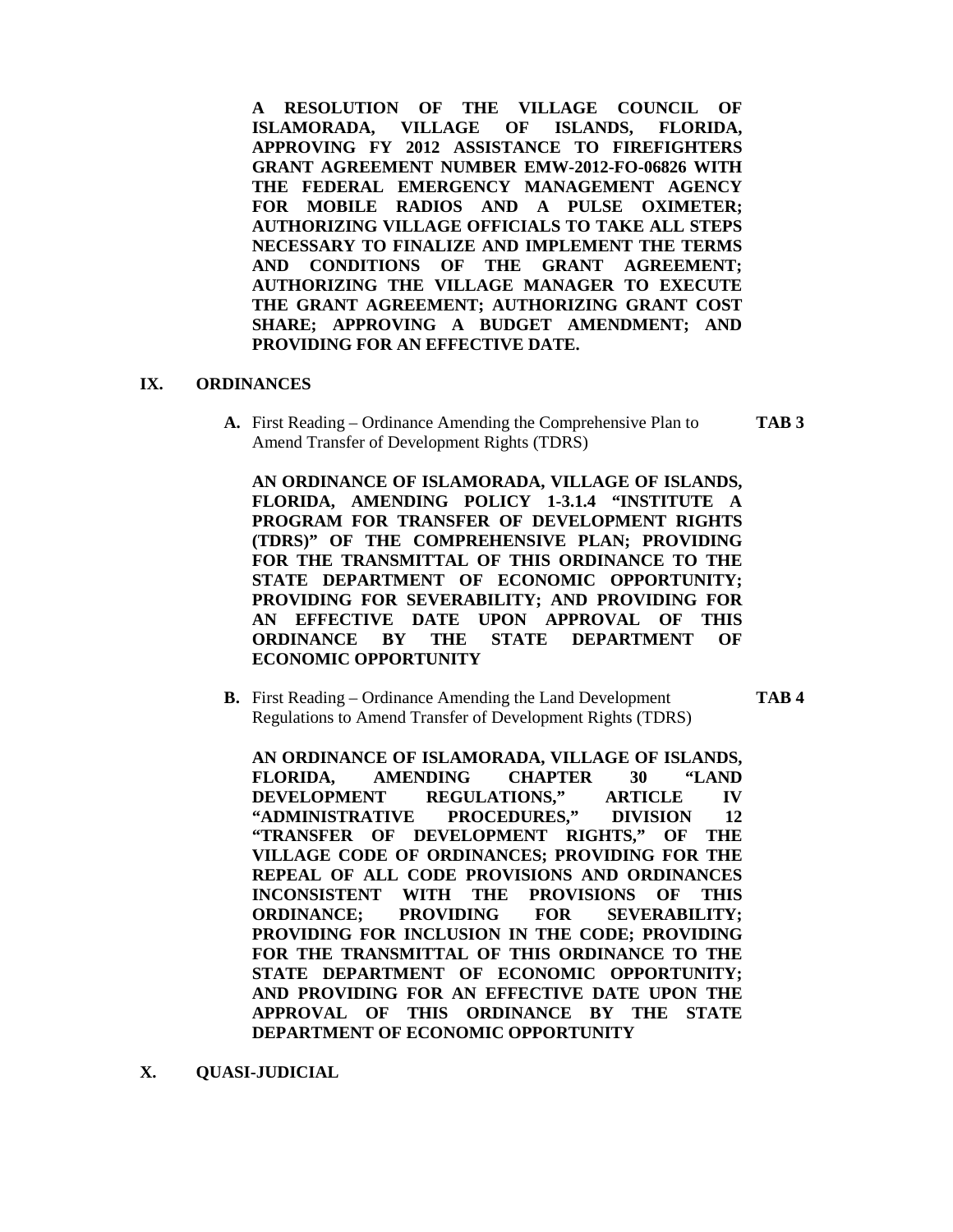#### **XI. RESOLUTIONS**

**A.** Proposed Resolution Re-establishing the Ad Hoc Solid Waste **TAB 5** Services Citizens' Advisory Committee

**A RESOLUTION OF THE VILLAGE COUNCIL OF ISLAMORADA, VILLAGE OF ISLANDS, FLORIDA, RE- ESTABLISHING THE AD HOC SOLID WASTE SERVICES CITIZENS' ADVISORY COMMITTEE; PROVIDING FOR THE TERM AND COMPOSITION; PROVIDING FOR MEETINGS AND DISQUALIFICATION OF MEMBERS; PROVIDING FOR STAFF PARTICIPATION; PROVIDING FOR GOALS AND OBJECTIVES; PROVIDING FOR DUTIES AND RESPONSIBILITIES; PROVIDING FOR DISSOLUTION; AND PROVIDING FOR AN EFFECTIVE DATE**

**B.** Resolution Approving Re-Encumbrance of Funds for FY 2010-2011 **TAB 6** Lapsed Purchase Orders and Increase of the FY 2012-2013 Budget to Reflect Approved Uses of Fund Balance and Unrestricted Net Assets

**A RESOLUTION OF THE VILLAGE COUNCIL OF ISLAMORADA, VILLAGE OF ISLANDS, FLORIDA, APPROVING RE-APPROPRIATION OF OUTSTANDING FY 2011-2012 ENCUMBRANCES; AMENDING RESOLUTION NO. 12-09-76; AMENDING THE VILLAGE'S BUDGET FOR FISCAL YEAR 2012-2013; AND PROVIDING FOR AN EFFECTIVE DATE**

**C.** Resolution Authorizing the Filing of Litigation on Behalf of the Village **TAB 7** by Special Legal Counsel for the Deepwater Horizon Spill BP Claim

**A RESOLUTION OF THE VILLAGE COUNCIL OF ISLAMORADA, VILLAGE OF ISLANDS, FLORIDA AUTHORIZING THE FILING OF LITIGATION PERTAINING TO THE BP DEEPWATER HORIZON OIL SPILL BY SPECIAL LEGAL COUNSEL; AUTHORIZING VILLAGE OFFICIALS TO ASSIST WITH THE LITIGATION; AUTHORIZING VILLAGE OFFICIALS TO EXECUTE ANY REQUIRED DOCUMENTS; AND PROVIDING FOR AN EFFECTIVE DATE**

#### **XII. MOTIONS**

#### **XIII. WASTEWATER MATTERS**

**A.** Wastewater Project Update

#### **XIV. MAYOR / COUNCIL COMMUNICATIONS**

**A.** Publix Discussion – Councilman Forster